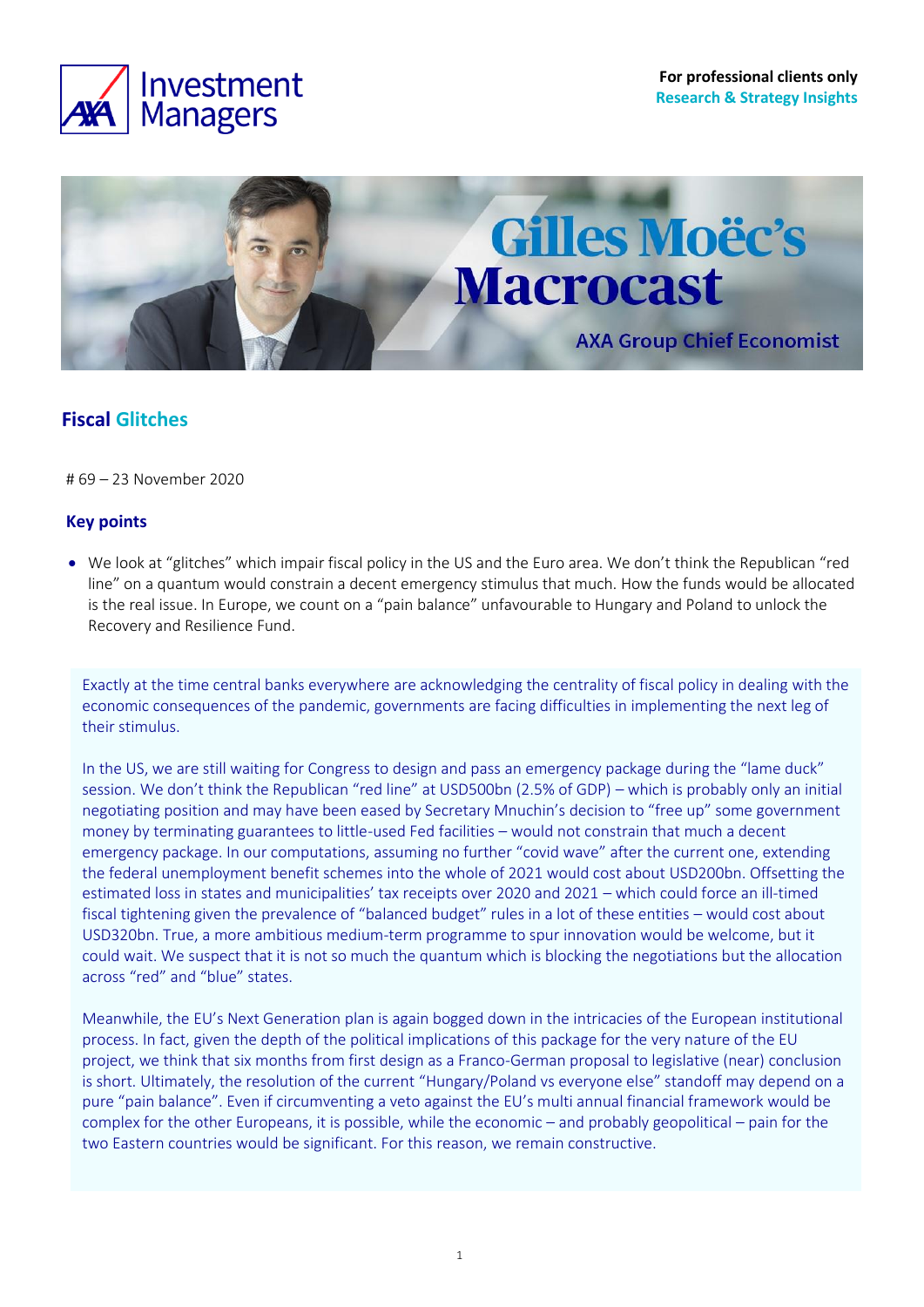#### **US: looking for some spare change**

The latest data suggests that while the pandemic is getting back under control in Europe, it is still accelerating in the US, which has reached as of 21 November an infection rate of 677 per 100,000 over the last 14 days, up from 540 per 100,000 a week before, with still rising positivity and hospitalization rates. Assuming testing capacity is similar across the Atlantic, this is in line with the latest French numbers (667 per 100,000 for the infection rate) but there the decline is now significant (a peak was reached on 13 November at 919 per 100,000). Although therapeutic progress in treating Covid-19 has been significant, 7-day average mortality stood at 1486 per day at the end of last week in the US. This is still below the first wave's peak (above 2,000 throughout the last two weeks of April) but we must consider the usual lag between infections and mortality.

It seems that while some tentative relaxation in mobility-restrictive measures is likely in Europe before Christmas, this would be a massive risk in the US from a purely sanitary point of view. Last week we mentioned that more state by state restrictive measures were imminent, and indeed the states in lockdown now stand for more than 40% of the US GDP, double the rate seen on 15 November. The impact on mobility looks limited (see Exhibit 1) but there is lag in the availability of the Google reports (the last data point in Exhibit 1 is for 17 November). The bulk of the impact on activity is still ahead.

Economic agents are reacting before lockdowns are implemented. Retail sales in the US for October came out below expectations and was the weakest in six months. We know we may sound like a broken record, but the state of the US labour market is hardly consistent with robust consumer spending. Initial jobless claims remain slightly above the levels seen at the peak reached during the previous recession, in the first half of 2009 (see Exhibit 2), and we are concerned with the impact of the looming exhaustion of some of the key income-protecting aspects of the CARES act (Coronavirus Aid, Relief and Economic Security).



*Source: Google, AXA IM Research, November 2020*





Beyond the "checks" to families, the bulk of income support through the CARES act was channelled through three different schemes. First, the federal top-up of USD 600 per week for jobless workers; second the Pandemic Unemployment Assistance (PUA) which covers workers usually not protected by the states' unemployment benefit schemes (e.g. freelancers); third the Pandemic Emergency Unemployment Compensation (PEUC) which "takes

over" state benefits for 13 weeks after they expire (after normally six months). The first scheme was terminated two months ago (the funds apportioned by Congress expired and the Federal Emergency Management Agency (FEMA) resources Trump then used by executive order were exhausted by the end of September). The two remaining schemes will expire at the end of December if no new stimulus package is voted by Congress during the lame-duck session.

There has been some decline in the number of Americans covered by PUA towards the end of the summer, but at the end of October (the latest produced by the Department of Labor) they were still 8,680.000. PEUC continues to grow, as it is a function of the stock of workers who were laid off during the first wave who haven't been re-hired and exhaust their "ordinary benefits". At the end of October, they were 4,380,000.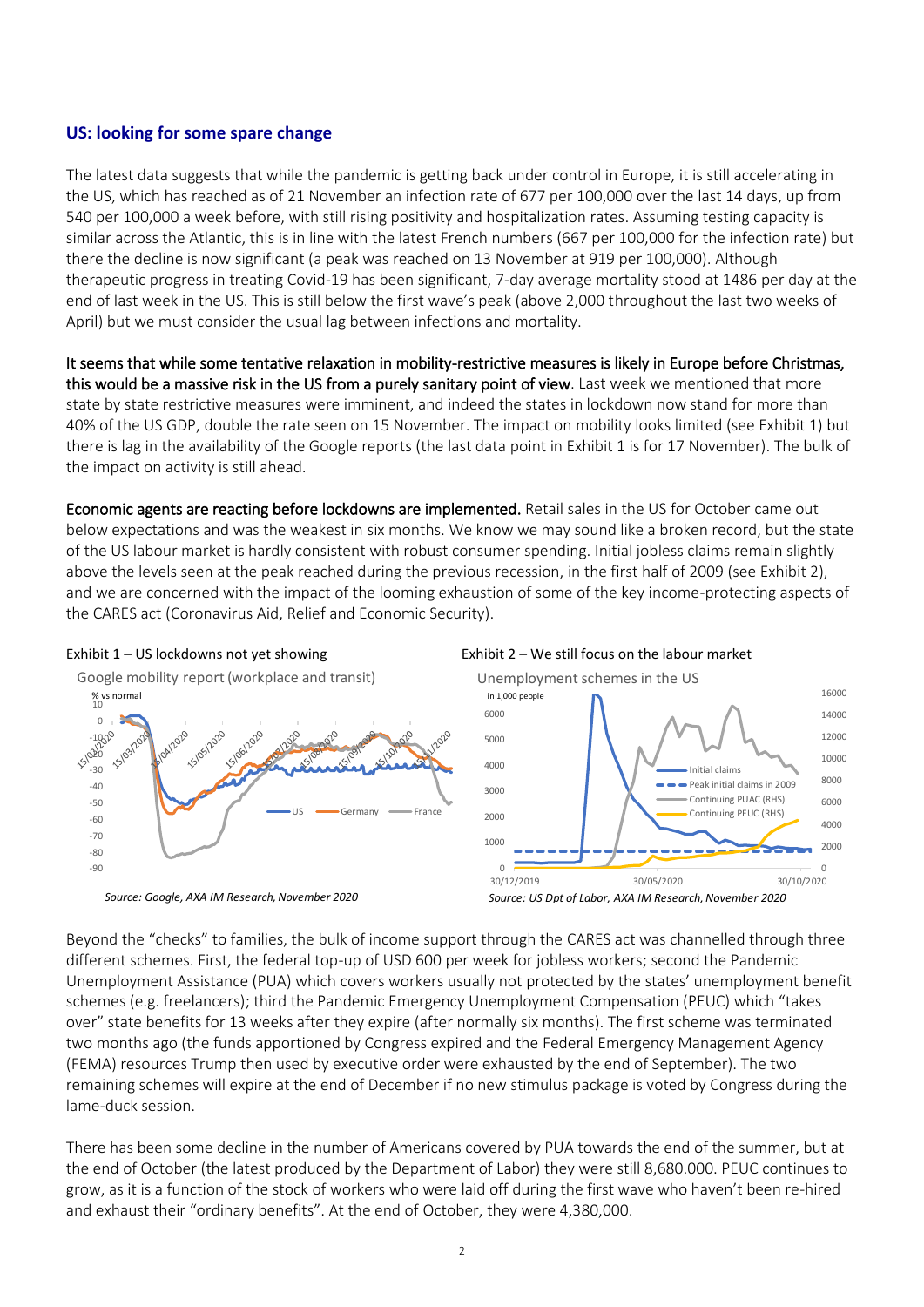What would be the impact on the economy if this source of income were to disappear? The maths are relatively simple. PUA payments are calculated in reference to previous income, but they can't be smaller than half of the state's benefit. PEUC payments are equal to state's benefits. Based on an average "ordinary" benefit of USD1690 per month (it varies quite a lot across states), the two schemes would bring about an income support of c. USD15bn per month, or USD180bn per year, i.e. 0.8% of GDP. This is not negligible, and we would need to think of this dynamically. Indeed, the current covid wave is very likely to trigger another round of job loss which would make those schemes quite handy to cushion the blow on consumer spending.

#### We can look at this issue "the other round" though: the cost of extending such schemes into 2021 looks paltry

relative to the plan currently pushed by the Democrats (USD2tn), so even the Republicans' red line (supposedly USD500bn) would provide plenty of space, even if taking into account a likely further deterioration in unemployment, targeting USD 200bn rather than 180bn would probably make sense. There are other aspects of the CARES act which expire at the end of the year which are not immediately costly to the US treasury but are impactful and would warrant an extension into 2021. Borrowers experiencing financial hardship due to the pandemic can obtain a forbearance of a total of 360 days on their loan payments (but the window for requesting such suspension of payments closes at the end of 2020 for some federally-backed mortgages). As of 8 November (latest available data), 5.47% of US mortgages were in forbearance (2.7 million home-owners). A "cliff" on mortgage payments occurring at the same time as a contraction in income support could quickly turn into a social disaster. Swiftly agreeing on a small deal in the coming weeks should then be consensual.

Moreover, by terminating the guarantees offered by the treasury on some of the little-used new facilities created by the Fed at the height of the market crisis during the first wave (initially USD450bn), Treasury Secretary Mnuchin has "freed up" some money, which should help convince fiscally-conservative Republican Senators to compromise. The Fed is probably right to lament the loss of some of its "precautionary weapons", but in the short run, and in the face of the ongoing "covid wave", it may make sense to divert this government money to actual fiscal spending with a likely high multiplier, rather than keep it parked to underpin small operations with – at least in the absence of another bout of financial turmoil – have little effect on the macroeconomic outlook.

Why is it so difficult then to get an emergency deal then? The biggest bone of contention is on support to states and municipalities. According to Brookings, the pandemic will reduce the states and local tax receipts by more than USD300bn in 2020 and 2021. 46 states operate some sort of "deficit ban", of which 33 have over time opted for the most stringent forms according to an index computed by the Urban Institute. In those states, the only way to deal with such a shortfall will be to cut spending. This could trigger a fiscal tightening of 1.5% of GDP. "Red" and "blue" states should be equally interested in getting more support from the federal government. The "only" problem – as often – is the allocation formula. The fiscal stimulus package proposed by the House – which is still the starting point for the Democrats in this negotiation – allocated the funds to the states mostly according to the local unemployment rate. This would favour the Democratic strongholds. Conversely, if they were apportioned according to poverty rates, then the rural states of the South, held by Republicans, would win.

To make a long story short, given the projected supply-side restrictions to the US economy it would make sense to implement another fiscal stimulus, and USD500bn – 2.5% of GDP – would be a decent amount, covering the looming income shock triggered by the CARES expiring and avoiding a state and local tightening. A second package would probably be welcome in 2021 to deal with long term structural issues, in particular the deterioration in US infrastructures and the Green transition, but in terms of cyclical stabilization USD500bn would already provide significant help. Consequently, the issue is not necessarily the quantitative red line defended by the Republicans, but the precise design of the measures. Democrats and Republicans would both lose in a failure to find a deal, and this makes us ultimately constructive on its chances, but an acceleration in the talks is needed. The clock is ticking.

#### **Meanwhile, Europe is still rehearsing Hamilton**

It might be depressing to see the Recovery and Resilience Fund (RRF) still bogged down in political and institutional controversy six months after being first mooted as a Franco-German initiative in late spring, but given the issues at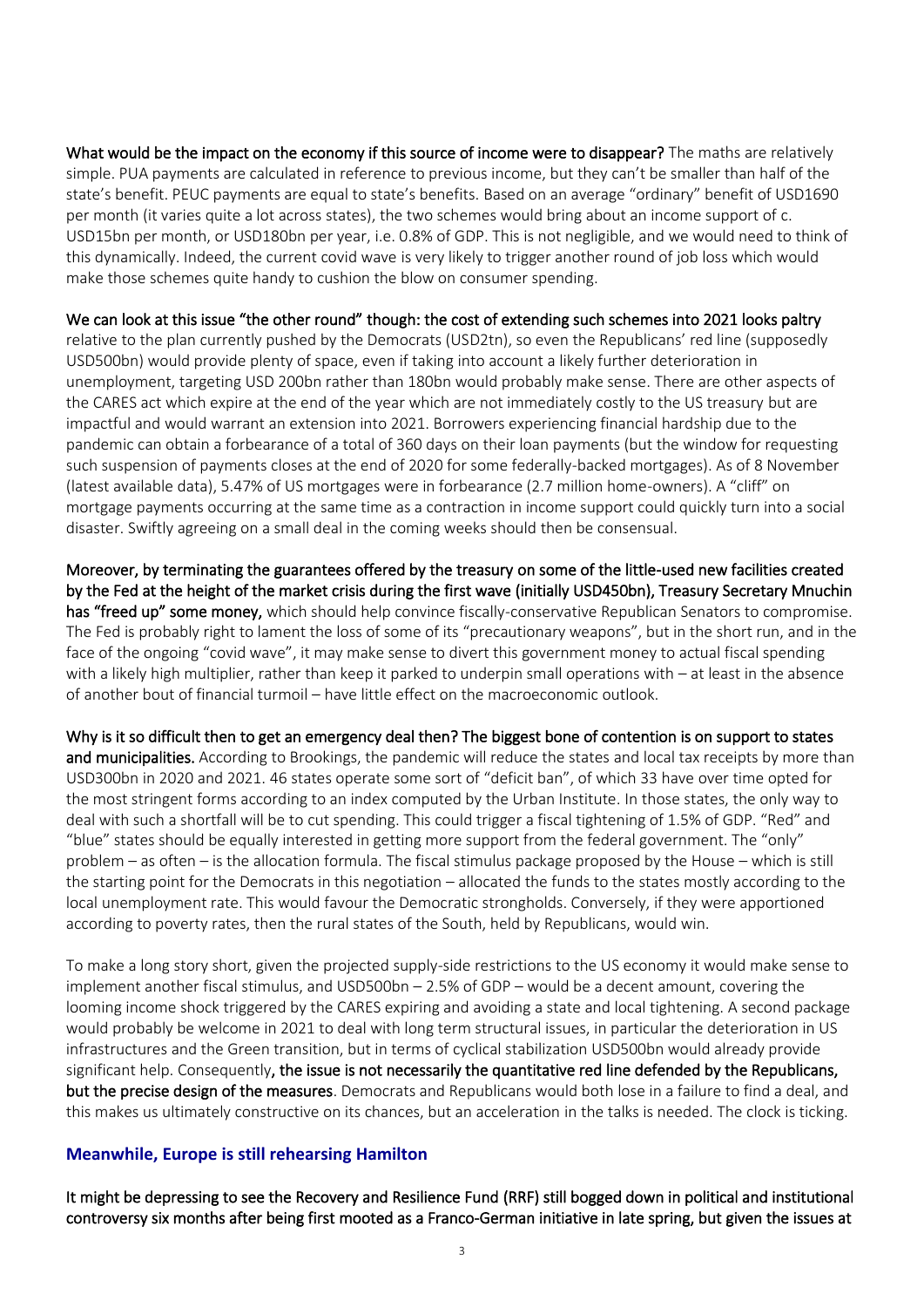stake, we would argue that six months is actually a short time. Indeed, if this new scheme is to be Europe's "Hamiltonian moment", resistance was always to be expected given the profound political implications this seemingly horribly technocratic framework will have. Fundamental questions need to be raised and addressed. The strength of the opposition to the scheme is testament to its game-changing potential. If the price to pay for the beginning of fiscal federalization, and by extension the federalization of the EU itself, is a showdown with some member states, so be it.

The current standoff – this time pitting Hungary, Poland and Slovenia against all the others – is the third one since last summer, and each of these standoffs has been a crucial test of the very nature of the European project.

Overcoming the resistance of the "frugals" to debt mutualisation was the first one. This went far beyond the usual and caricatural opposition between stingy Dutch and spendthrift Italians. The root of the problem was whether economic policies dealing with a symmetric shock hitting the entirety of the EU should be designed from the sole point of view of contributing to the welfare of European citizens wherever they are in the Union without jeopardizing the underlying position of the public finances of the member state they happen to live in, even at the risk of rewarding bad policy records. The "frugals", concerned with transfers allowing spendthrift countries to continue running unsustainable policies, advocated strong conditionality and favoured loans. The "mutualists" argued that in this instance financial transfers were the only way to help without adding to the burden of the most fragile countries. A compromise ultimately emerged, but essentially, the measures funded by the RRF will be assessed on their own merits in each country, irrespective of their policy record. True, each member state will have to explain to the European Commission how the transfers they will receive from the EU will contribute to healing the scars of the pandemic and send their growth trajectory on a better footing, but the overlap with the other surveillance schemes put in place by Brussels is minimal. In our understanding, there is no conflation of the fiscal rulebook with the RRF.

The second standoff arose last month when the European Parliament threatened to torpedo the EU's multi-annual financial framework (MFF) – on which the RRF hinges – if the rules preventing member states from straying from "rule of law" principles were not strengthened. What was at stake there was the balance of power within the EU's institutions. Since the Great Recession of 2008-2009, the EU has been increasingly operating as an intergovernmental organization, making the European Council prominent, side-lining the more "federal" institutions (the Commission and the European Parliament). The most obvious example of this is the European Stability Mechanism, which together with the ECB "saved" the Euro area during the peripheral sovereign crisis but was set up outside the EU legal framework, as a separate international treaty between member states. The RRF, although it was designed by national leaders, is fully embedded in the EU's budget framework, which offered the Parliament a unique occasion to re-assert itself. Indeed, the European parliament (EP) has the power to reject the budget. Historically, "Consenting to tax" has always been the root of the gradual extension of parliamentary power beyond strictly financial matters. The European parliament has just done what every parliament has in the past on their way to democratize institutions: use what was originally a highly technical issue to send a political message.

There again, a compromise had to be crafted with the Council on 5 November. Since the EP can reject the budget as a whole but cannot amend it, MEPs found themselves in the uncomfortable position of having to kill the EU's main crisis fighting tool in the middle of the second wave of the pandemic on a point of principle. The EP had to concede an important point to the Council. In the initial parliamentary view, it would take a qualified majority of the Council to *reject* a financial sanction proposal from the Commission – a member state under surveillance would have to find many allies to fight Brussels. The EP had to accept that it would take a qualified majority to *endorse* the sanction proposal, thus making it necessary for Northern states which are usually in the lead on rule of law issues to find many allies to go after the delinquents. Still, the EP managed to impose a fairly far-reaching mechanism. In the Council's initial proposal, EU intervention was supposed to be triggered only when it could be proved that a rule of law breach in a member state had a *direct* effect on the EU's financial position (e.g. corruption involving mismanagement of structural funds). It has been extended to systemic aspects. An article was added listing examples of cases, such as threatening the independence of the judiciary, or failing to correct arbitrary decisions and limiting legal remedies.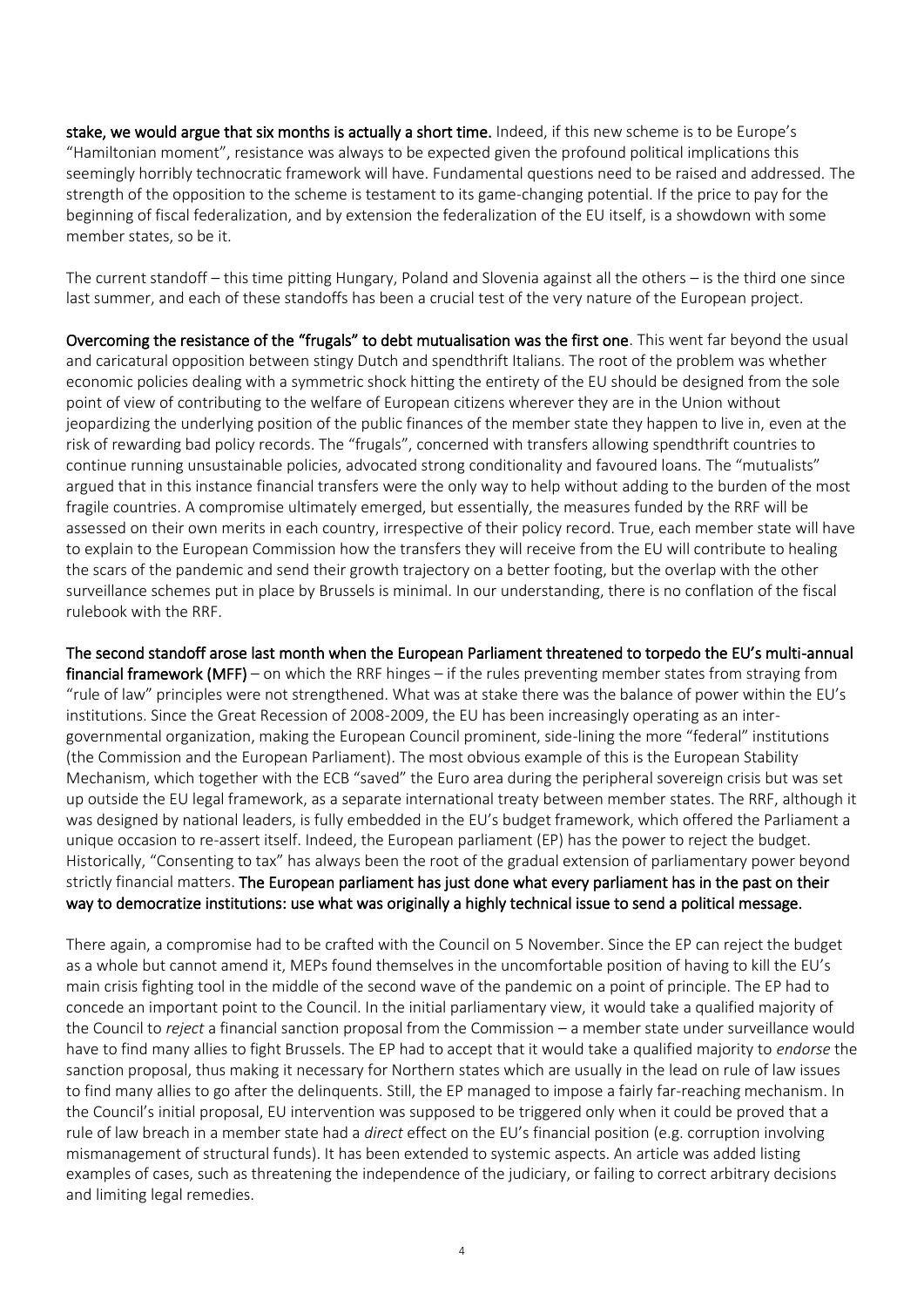It was therefore perhaps unsurprising that, despite this compromise, Hungary and Poland would reject the 5 November deal, which gets us to the third standoff. Again, the issue at stake lies at the very heart of the European project. If the RRF is the Union's "Hamiltonian moment", then the member states must accept the circularity between economic federalization and political convergence. The EU is not "just" an economic project based on free trade with a single competition rulebook sprinkled with some limited structural funds to address potential economic divergence. It is a political project based on certain key principles unambiguously stated in article 2 of the European Treaty: *"The Union is founded on the values of respect for human dignity, freedom, democracy, equality, the rule of law and respect for human rights, including the rights of persons belonging to minorities. These values are common to the Member States in a society in which pluralism, non-discrimination, tolerance, justice, solidarity and equality between women and men prevail".* The EU is a package, without any possibility to pick and choose. What was missing was an enforcement mechanism. This is what the Council, pushed by parliament, has set out to create.

Where do we stand now? Hungary and Poland are threatening to block the MFF which will govern the annual budgets of the EU until 2027 by vetoing the decision on the Union's own resources (unanimity is needed at the Council). The room for manoeuvre for the German presidency of the Union is quite limited because any further watering down of the "rule of law" mechanism to get Hungary and Poland on board would probably meet fierce resistance in parliament after the concessions it has already accepted. A solution is all the harder to find that after the "pure" European validation process, national parliaments will have to give their consent. There is a possibility that one of these legislatures would decide to reject a compromise their government would have reluctantly supported at the last minute (there is a fair number of minority governments in Europe at the moment, in particular in Northern countries such as Sweden and Denmark).

So ultimately, the fate of the of the Next Generation Pact is likely to hinge on pure "pain balance". If the Eastern countries maintain their veto until the end, what will happen? Day to day operations of the EU would continue by merely replicating the previous budget allocations, but no new spending could be implemented. This would make it impossible to distribute the RRF funds through the normal EU mechanisms, but also any new programmes under the "ordinary" structural funds. According to calculations by Goldman Sachs, this would result in a net loss for Poland equivalent to 25% of its 2019 GDP (spread over the next seven years), and 15% for Hungary. Definitely not negligible. Still, fragile countries such as Italy and Spain would also be net losers. There is an option though: replicating for the RRF the approach used for the European Stability Mechanism and take it out of the normal legal framework of the EU. This would be complex, since a new institution would have to be created, and the Europeans would miss the opportunity to strengthen the EU's budget own resources, and time would be wasted, but it is not impossible. We thus think that Poland and Hungary do not have the upper hand in this dispute and should accept any cosmetic compromise Berlin will offer them. Another issue facing Warsaw and Budapest is that they have lost a crucial support in Donald Trump. Hungary is not allergic to some rapprochement with Russia – the country is building a new nuclear plant with Russian support and is planning to test the Covid vaccine developed by Moscow – but Poland certainly is. Being isolated from both the EU and potentially the new US administration may be another problem to consider for the two Eastern states.

We still have a bit of time. Technically we were not counting on much disbursement from the RRF in the first half of 2021 anyway. Still, confidence matters. So far, EU countries have been more guarded than the US on the quantum of fiscal support they have opposed to the pandemic. According to the latest computations of Bruegel, only Germany has come close to the US effort (8.3% of GDP excluding the deferrals/guarantees, against 9.1%, the others usually standing at about half of that). Doubts on the advent of mutualisation may explain some of this reluctance.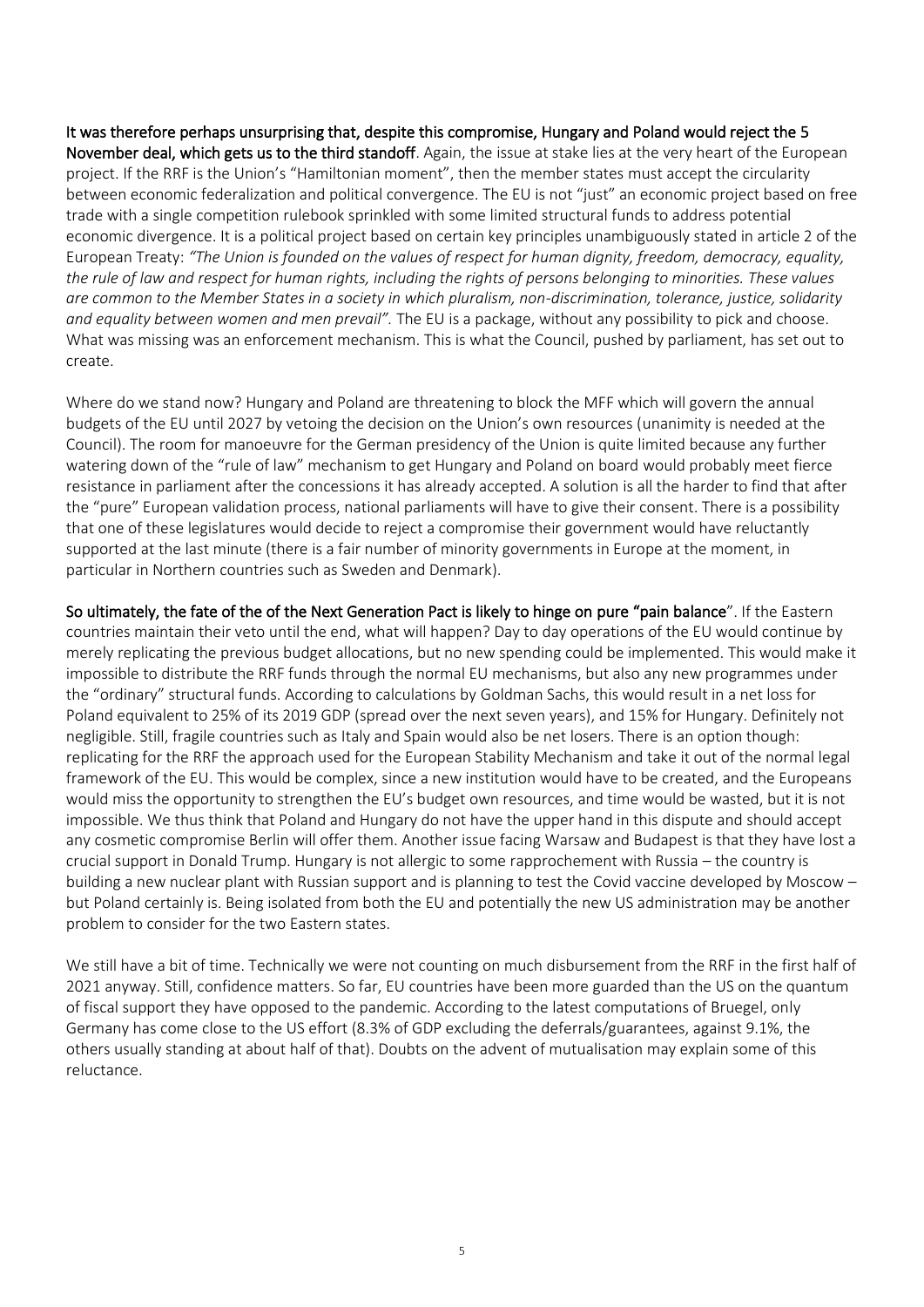| Country/Region                                                   |                  | What we focused on last week                                                                                                                                                                                                                                                                                                                                                                                                                                                                                                                           |           | What we will focus on this week                                                                                                                                                                                                                                                                                                            |  |
|------------------------------------------------------------------|------------------|--------------------------------------------------------------------------------------------------------------------------------------------------------------------------------------------------------------------------------------------------------------------------------------------------------------------------------------------------------------------------------------------------------------------------------------------------------------------------------------------------------------------------------------------------------|-----------|--------------------------------------------------------------------------------------------------------------------------------------------------------------------------------------------------------------------------------------------------------------------------------------------------------------------------------------------|--|
|                                                                  |                  | • US has record number of new Covid cases,<br>States increase restrictions<br>Biden wins Georgia recount, Trump team<br>continues to block transition and assert<br>impropriety despite producing no evidence<br>Retail sales were soft in Oct, Empire & Phil<br>Fed surveys fell in Nov, jobless claims rose<br>Housing market continues robust growth<br>Fed Mnuchin                                                                                                                                                                                 | ٠<br>٠    | Further restrictions to dampen virus spread<br>Transition progression for Biden team<br>Development of Treasury decision to end<br>Fed lending and use funds for stimulus<br>FOMC meeting minutes<br>October income and spending figures to<br>highlight impact of fading fiscal support<br>GDP revisions to Q3 estimate                   |  |
|                                                                  | ٠<br>٠           | EU SURE programme disbursed additional €14bn •<br>to member states, after €17bn in October<br>Spanish government extended the state loan<br>guarantee programme until 21 June, moratorium .<br>on insolvencies until 21 March<br>Hungary and Poland vowed to veto the EU<br>budget, disagreeing with the rule of law<br>Brexit negotiations make no progress, EU                                                                                                                                                                                       |           | November Flash PMIs, European Commission<br>surveys and German IFO to give insight on<br>lockdown 2.0 impact<br>President Macron to unveil the post-lockdown<br>strategy, providing the healthcare situation<br>allows it after 1 December<br>Watch for developments on the EU budget front<br>Chancellor to deliver 1-yr Spending Review, |  |
|                                                                  |                  | prepares for no deal as real deadline looms<br>Oct retail sales surprise to upside, +1.2% pre- •<br>empting lockdown. Sharp Nov fall expected<br>CPI Inflation rose to 0.7% in Oct (from 0.5%)<br>PM Johnson announces £16bn defence spending,<br>£12bn green investment                                                                                                                                                                                                                                                                               | $\bullet$ | OBR forecast update<br>UK-EU trade negotiations breakthrough<br>Continued slowdown in virus spread<br>Government expected to announce post-<br>lock down measures<br>PMI preliminary estimates for Nov.                                                                                                                                    |  |
|                                                                  |                  | • GDP rebounded by +5% qoq after -8.2%.<br>Consumption and exports recovered while<br>investment remains the laggard.<br>Oct exports rose to -0.2%yoy from -4.9%<br>Oct CPI declined to -0.4%, new core at -0.2%<br>Nov. flash manuf PMI is down to 48.3 (48.7)                                                                                                                                                                                                                                                                                        | ٠         | November CPI Tokyo is expected to remain<br>in negative territory, closed to -0.6%. It<br>remains a good proxy of nationwide level<br>Further details on the 3rd supplementary<br>budget, focusing on demand stimulus may<br>be unveiled                                                                                                   |  |
|                                                                  |                  | The signing of RCEP creates the world's largest •<br>trading bloc and strengthens Asia's economic<br>integration<br>China's economic recovery continues with October<br>data showing broad-based improvement across sectors                                                                                                                                                                                                                                                                                                                            |           | Onshore bond market awaits more information<br>from the recently defaulted issuers and the<br>authorities' response                                                                                                                                                                                                                        |  |
|                                                                  |                  | As expected, Turkey bank hiked one-week<br>repo rate by 475bp, to 15% to be used for<br>financing operations. BI cut rates by another •<br>25bps, BOT on hold<br>Russia's IP drop -5.9%yoy in Oct. driven by<br>mineral extraction output -8.8%yoy<br>India retail inflation remains above RBI<br>targets (4%±2%) at 7.6%yoy in October.<br>Elevated food prices (+11.1%yoy) pressurize<br>the headline level price                                                                                                                                    |           | • Central bank meeting: South Korea<br>Q3 GDP for Mexico and India<br>BOK meeting and first 20-day export growth<br>Mid-month CPI Inflation in Brazil and Mexico<br>(Nov.)                                                                                                                                                                 |  |
| Upcoming $\overline{US}$ :<br>events<br><b>Euro Area:</b><br>UK: |                  | Mon: Mfg, serv PMI (prel., Nov); Tue: Conference Board cons conf (Nov); Wed: GDP(2 <sup>nd</sup> est., Q3),<br>Core PCE price index (Oct), Goods TB (Oct), Wholesale inventories (Oct), New home sales (Oct)<br>EA Comp, mfg, serv PMI (prel., Nov), Ge, Fr mfg, serv PMI (prel., Nov); Tue: Ge GDP (final, Q3); Thu:<br>EA M3 money supply (Oct); Fri: EA Cons & busi conf (Nov), Fr GDP (final, Q3)<br>Mon: Comp, mfg, serv PMI (prel., Nov); Tue: CBI Distributive Trades Survey (Nov); Wed: Chancellor<br>Suank announces one-year Spending Review |           |                                                                                                                                                                                                                                                                                                                                            |  |
|                                                                  | Japan:<br>China: | Thu: Lending index (final, Sep)<br>Fri: Industrial profits (Oct)                                                                                                                                                                                                                                                                                                                                                                                                                                                                                       |           |                                                                                                                                                                                                                                                                                                                                            |  |